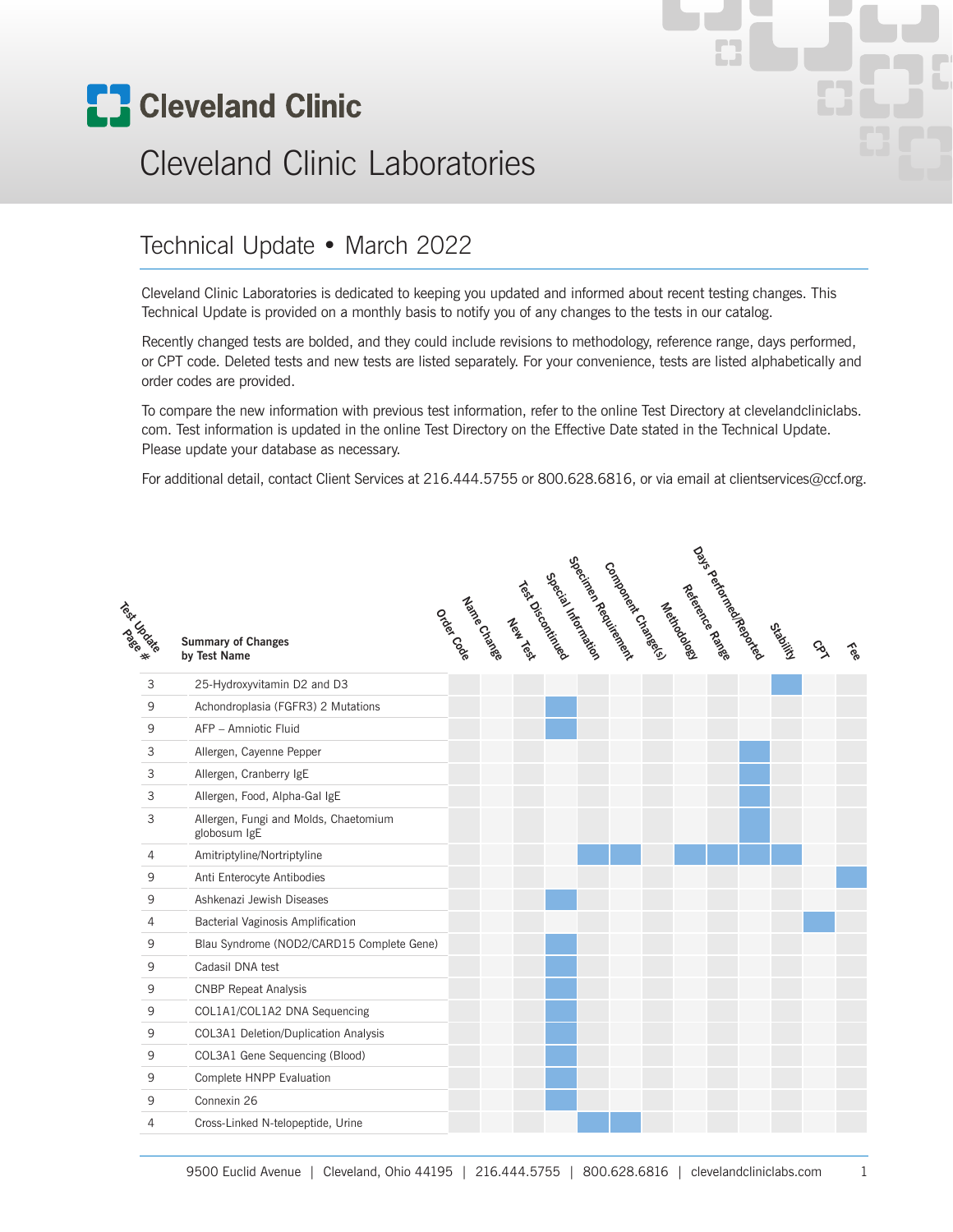| Test Creek | <b>Summary of Changes</b><br>by Test Name                                                  |  | rector and the most of the company of the company of the company of the company of the company of the company of the company of the company of the company of the company of the company of the company of the company of the |  |  |  |  | S | ૢૺ |
|------------|--------------------------------------------------------------------------------------------|--|-------------------------------------------------------------------------------------------------------------------------------------------------------------------------------------------------------------------------------|--|--|--|--|---|----|
| 9          | Cystic Fibrosis (CFTR) Sequencing                                                          |  |                                                                                                                                                                                                                               |  |  |  |  |   |    |
| 4          | Desipramine                                                                                |  |                                                                                                                                                                                                                               |  |  |  |  |   |    |
| 5          | Doxepin/Nordoxepin                                                                         |  |                                                                                                                                                                                                                               |  |  |  |  |   |    |
| 9          | Duchenne/Becker Muscular Dystrophy (DMD)<br>Deletion/Duplication with Reflex to Sequencing |  |                                                                                                                                                                                                                               |  |  |  |  |   |    |
| 9          | Dystonia DNA test                                                                          |  |                                                                                                                                                                                                                               |  |  |  |  |   |    |
| 9          | Familial Hypocalciuric Hypercalcemia Evaluation                                            |  |                                                                                                                                                                                                                               |  |  |  |  |   |    |
| 9          | FBN1 Gene Sequencing Analysis                                                              |  |                                                                                                                                                                                                                               |  |  |  |  |   |    |
| 9          | FBN1 Gene Deletion/Duplication Analysis                                                    |  |                                                                                                                                                                                                                               |  |  |  |  |   |    |
| 10         | Friedreich's Ataxia DNA Test                                                               |  |                                                                                                                                                                                                                               |  |  |  |  |   |    |
| 10         | FSHD DNA Test                                                                              |  |                                                                                                                                                                                                                               |  |  |  |  |   |    |
| 10         | GLA Gene Testing in Fabry Disease                                                          |  |                                                                                                                                                                                                                               |  |  |  |  |   |    |
| 10         | Hemiplegic Migraine Evaluation                                                             |  |                                                                                                                                                                                                                               |  |  |  |  |   |    |
| 10         | Huntington's Disease                                                                       |  |                                                                                                                                                                                                                               |  |  |  |  |   |    |
| 10         | Hydroxylase Gene(CYP21A2),<br>Full Gene Analysis, Blood                                    |  |                                                                                                                                                                                                                               |  |  |  |  |   |    |
| 5          | Imipramine/Desipramine                                                                     |  |                                                                                                                                                                                                                               |  |  |  |  |   |    |
| 10         | KCNJ11 (NDM) DNA Sequencing Test                                                           |  |                                                                                                                                                                                                                               |  |  |  |  |   |    |
| 10         | Kennedy's Disease DNA Test                                                                 |  |                                                                                                                                                                                                                               |  |  |  |  |   |    |
| 6          | Leukotriene E4, Urine 24 Hour                                                              |  |                                                                                                                                                                                                                               |  |  |  |  |   |    |
| 10         | LHON mtDNA Mutation                                                                        |  |                                                                                                                                                                                                                               |  |  |  |  |   |    |
| 10         | Medium Chain Acyl-CoA Dehydrogenase,<br>Tier 1, Targeted                                   |  |                                                                                                                                                                                                                               |  |  |  |  |   |    |
| 10         | MFN2 DNA Sequencing Test                                                                   |  |                                                                                                                                                                                                                               |  |  |  |  |   |    |
| 8          | Miscellaneous Send Out Test                                                                |  |                                                                                                                                                                                                                               |  |  |  |  |   |    |
| 10         | Miscellaneous Send Out Test 13                                                             |  |                                                                                                                                                                                                                               |  |  |  |  |   |    |
| 10         | Miscellaneous Send Out Test 14                                                             |  |                                                                                                                                                                                                                               |  |  |  |  |   |    |
| 10         | Miscellaneous Send Out Test 15                                                             |  |                                                                                                                                                                                                                               |  |  |  |  |   |    |
| 10         | Miscellaneous Send Out Test 16                                                             |  |                                                                                                                                                                                                                               |  |  |  |  |   |    |
| $\,8\,$    | Miscellaneous Send Out Test 2                                                              |  |                                                                                                                                                                                                                               |  |  |  |  |   |    |
| 8          | Miscellaneous Send Out Test 3                                                              |  |                                                                                                                                                                                                                               |  |  |  |  |   |    |
| 10         | Monogenic Diabetes (MODY) Evaluation                                                       |  |                                                                                                                                                                                                                               |  |  |  |  |   |    |
| 10         | Muckle-Wells Syndrome                                                                      |  |                                                                                                                                                                                                                               |  |  |  |  |   |    |
| 10         | Multifocal Neuropathy Evaluation                                                           |  |                                                                                                                                                                                                                               |  |  |  |  |   |    |
| 10         | MVK Testing in Hyper-IgD Syndrome                                                          |  |                                                                                                                                                                                                                               |  |  |  |  |   |    |
| 10         | Neurofibromatosis Type 2 DNA                                                               |  |                                                                                                                                                                                                                               |  |  |  |  |   |    |
| 6          | Neuron Specific Enolase, CSF                                                               |  |                                                                                                                                                                                                                               |  |  |  |  |   |    |
| 6          | Nortriptyline                                                                              |  |                                                                                                                                                                                                                               |  |  |  |  |   |    |
| 10         | OPMD Repeat Expansion Test                                                                 |  |                                                                                                                                                                                                                               |  |  |  |  |   |    |
| 10         | Pancreatitis Panel                                                                         |  |                                                                                                                                                                                                                               |  |  |  |  |   |    |
| 10         | PAX6 Gene Analysis                                                                         |  |                                                                                                                                                                                                                               |  |  |  |  |   |    |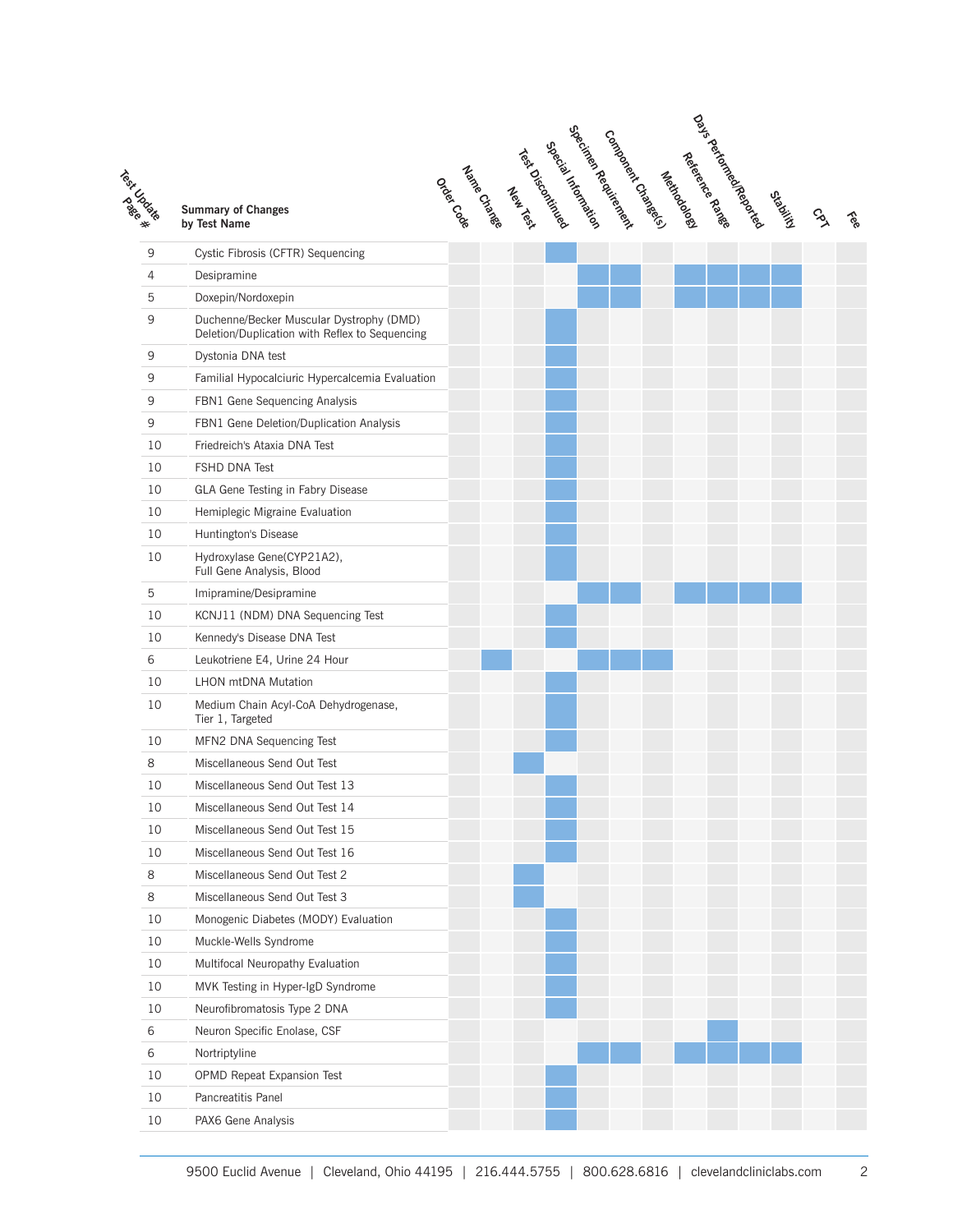| Team Chape     |      | <b>Summary of Changes</b><br>by Test Name | Octor Code | Nandecoco | Test Orcharge<br>New Year | cyecial Literature | 526cines Reading<br>Corraguer Corares | Mexicodores | perence pares | naya deftormeylegebre | ONDITES | $\mathcal{S}$ | Fee |
|----------------|------|-------------------------------------------|------------|-----------|---------------------------|--------------------|---------------------------------------|-------------|---------------|-----------------------|---------|---------------|-----|
|                | 6, 9 | Plasminogen Activator Inhibitor Antigen   |            |           |                           |                    |                                       |             |               |                       |         |               |     |
|                | 10   | PMP22 DNA Sequencing Test                 |            |           |                           |                    |                                       |             |               |                       |         |               |     |
| 10             |      | PMP22 Duplication/Deletion DNA            |            |           |                           |                    |                                       |             |               |                       |         |               |     |
|                | 10   | PTEN Gene Analysis                        |            |           |                           |                    |                                       |             |               |                       |         |               |     |
| 11             |      | SCA1 DNA test                             |            |           |                           |                    |                                       |             |               |                       |         |               |     |
| 11             |      | <b>SCA2 Expansion Analysis</b>            |            |           |                           |                    |                                       |             |               |                       |         |               |     |
| 11             |      | <b>SCA3 DNA Test</b>                      |            |           |                           |                    |                                       |             |               |                       |         |               |     |
| 11             |      | SCA6 DNA Test                             |            |           |                           |                    |                                       |             |               |                       |         |               |     |
| 11             |      | <b>SCA7 DNA Test</b>                      |            |           |                           |                    |                                       |             |               |                       |         |               |     |
| $\overline{7}$ |      | Syphilis Total with reflex                |            |           |                           |                    |                                       |             |               |                       |         |               |     |
| 11             |      | TRAPS/Familial Hibernian Fever            |            |           |                           |                    |                                       |             |               |                       |         |               |     |
| 11             |      | TTR Gene, Full Gene Analysis              |            |           |                           |                    |                                       |             |               |                       |         |               |     |
| $\overline{7}$ |      | Vitamin B5 (Pantothenic Acid) Bioassay    |            |           |                           |                    |                                       |             |               |                       |         |               |     |
| 11             |      | von Willebrand Type 2N Sequence Analysis  |            |           |                           |                    |                                       |             |               |                       |         |               |     |
| 8              |      | <b>VWF GPIbM Activity</b>                 |            |           |                           |                    |                                       |             |               |                       |         |               |     |

### Test Changes

| <b>Test Name</b>                                         | <b>Order Code</b>             | <b>Change</b>                                                                                                                                                                                                                                                                                                                                                                                                                                                                                                                                     | <b>Effective Date</b>    |
|----------------------------------------------------------|-------------------------------|---------------------------------------------------------------------------------------------------------------------------------------------------------------------------------------------------------------------------------------------------------------------------------------------------------------------------------------------------------------------------------------------------------------------------------------------------------------------------------------------------------------------------------------------------|--------------------------|
| 25-Hydroxyvitamin<br>D <sub>2</sub> and D <sub>3</sub>   | D <sub>2</sub> D <sub>3</sub> | Specimen Requirement: 1 mL plasma from EDTA (Lavender) tube; Minimum<br>0.5 mL; Refrigerated; Centrifuge and transfer plasma/serum to a CCL tube and<br><b>refrigerate.</b> *OR* 1 mL serum from No additive (Red) tube; Minimum 0.5 mL;<br>Refrigerated: Centrifuge and transfer plasma/serum to a CCL tube and refrigerate.<br>*OR* 1 mL plasma from EDTA (Navy Blue) tube; Minimum 0.5 mL; Centrifuge and<br>transfer plasma/serum to a CCL tube and refrigerate.<br>Stability:<br>Ambient: 7 days<br>Refrigerated: 21 days<br>Frozen: 30 days | effective<br>immediately |
| Allergen, Cayenne<br>Pepper                              | <b>CAYENN</b>                 | Reported: 2-4 days                                                                                                                                                                                                                                                                                                                                                                                                                                                                                                                                | 3/31/22                  |
| Allergen, Cranberry<br><b>IgE</b>                        | <b>CRANBY</b>                 | Reported: 2-4 days                                                                                                                                                                                                                                                                                                                                                                                                                                                                                                                                | 3/31/22                  |
| Allergen, Food, Alpha-<br>Gal IgE                        | GALIGE                        | Reported: 2-4 days                                                                                                                                                                                                                                                                                                                                                                                                                                                                                                                                | 3/31/22                  |
| Allergen, Fungi and<br>Molds, Chaetomium<br>globosum IgE | <b>CHAETG</b>                 | Reported: 2-4 days                                                                                                                                                                                                                                                                                                                                                                                                                                                                                                                                | 3/31/22                  |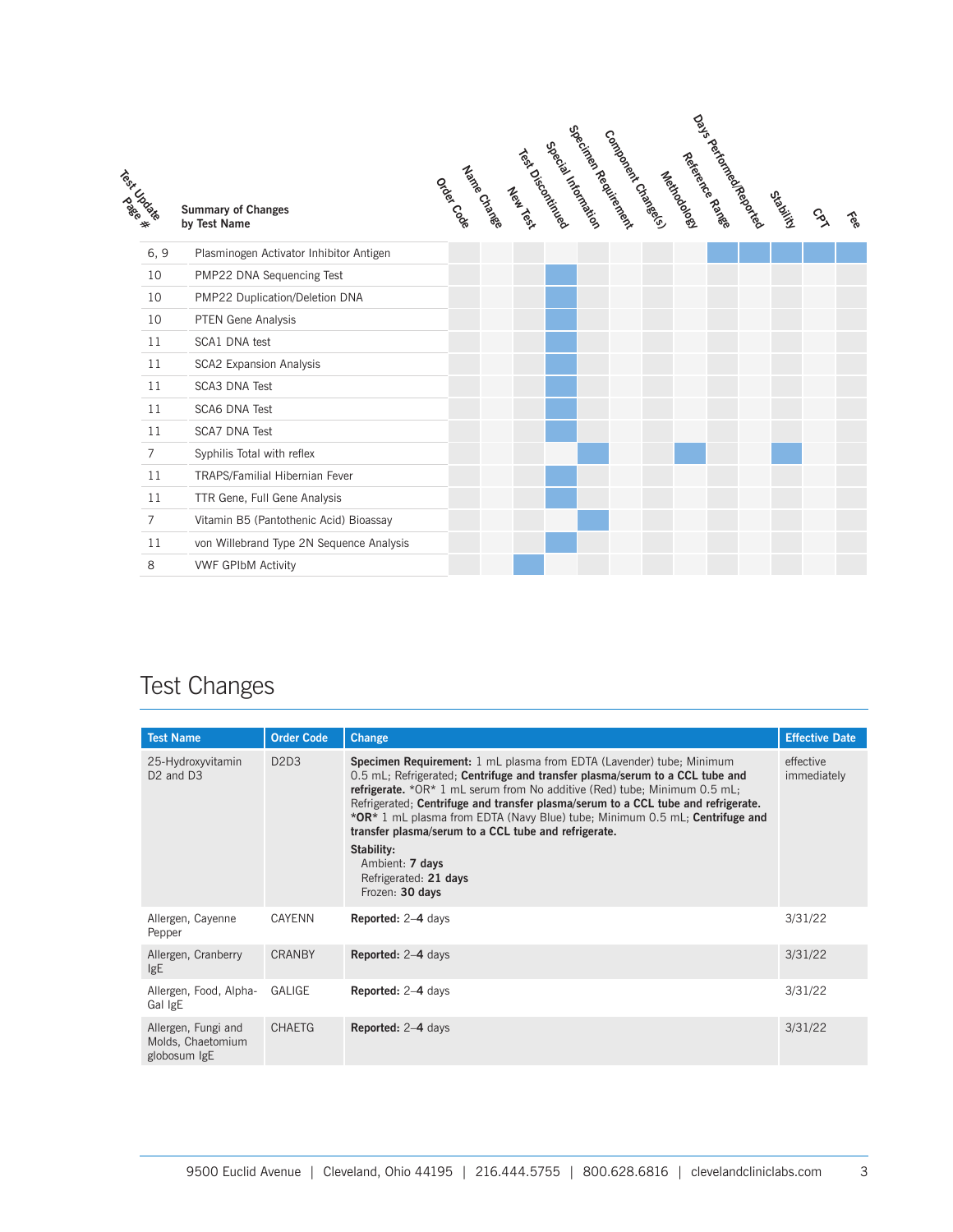| <b>Test Name</b>                            | <b>Order Code</b> | <b>Change</b>                                                                                                                                                                                                                                                                                                                                                                                                                                                                                                                                                                | <b>Effective Date</b>    |
|---------------------------------------------|-------------------|------------------------------------------------------------------------------------------------------------------------------------------------------------------------------------------------------------------------------------------------------------------------------------------------------------------------------------------------------------------------------------------------------------------------------------------------------------------------------------------------------------------------------------------------------------------------------|--------------------------|
| Amitriptyline/<br>Nortriptyline             | AMINOR            | Special Information: Collect immediately prior to next dose. Do not collect in a gel<br>separator tube. This test is New York DOH approved.                                                                                                                                                                                                                                                                                                                                                                                                                                  | 4/19/22                  |
|                                             |                   | Clinical Information: This test is useful for optimizing drug therapy and monitoring<br>patient adherence. The therapeutic range is based on serum pre-dose (trough)<br>draw at steady-state concentration. Toxic concentrations may cause anticholinergic<br>effects, cardiac abnormalities and seizures.                                                                                                                                                                                                                                                                   |                          |
|                                             |                   | Specimen Requirement: 1 ml serum from No additive (Red) tube; Minimum<br><b>0.5 mL</b> ; Refrigerated; Collect immediately prior to next dose. Do not use gel<br>separator tubes. Separate serum from cells ASAP or within 2 hours of collection<br>and transfer into a standard aliquot tube. $*OR*1$ ml plasma from EDTA (Lavender)<br>tube; Minimum 0.5 mL; Refrigerated; Collect immediately prior to next dose. Do<br>not use gel separator tubes. Separate plasma from cells ASAP or within 2 hours of<br>collection and transfer into a standard aliquot tube.        |                          |
|                                             |                   | Stability:<br>Ambient: 5 days<br>Refrigerated: 2 weeks<br>Frozen: 6 months                                                                                                                                                                                                                                                                                                                                                                                                                                                                                                   |                          |
|                                             |                   | Methodology: Quantitative Liquid Chromatography–Tandem Mass Spectrometry                                                                                                                                                                                                                                                                                                                                                                                                                                                                                                     |                          |
|                                             |                   | <b>Reference Range:</b><br>Amitriptyline (AMI):<br>Not Established<br>Nortriptyline alone (NORTRI):<br>Therapeutic Range: 50-150 ng/mL<br>Amitriptyline and Nortriptyline (TOTAMI):<br>Therapeutic Range: 95-250 ng/mL<br>Toxic Level: Greater than 500 ng/mL                                                                                                                                                                                                                                                                                                                |                          |
|                                             |                   | Days Performed: Mon, Wed, Fri                                                                                                                                                                                                                                                                                                                                                                                                                                                                                                                                                |                          |
|                                             |                   | Reported: 2–6 days                                                                                                                                                                                                                                                                                                                                                                                                                                                                                                                                                           |                          |
| <b>Bacterial Vaginosis</b><br>Amplification | <b>BVAMP</b>      | CPT: 81513                                                                                                                                                                                                                                                                                                                                                                                                                                                                                                                                                                   | effective<br>immediately |
| Cross-Linked<br>N-telopeptide, Urine        | UNTX2             | Special Information: Second morning fasting urine is required.<br>Specimen Requirement: 5 mL second-morning void urine in a clean container;<br>Minimum 2 mL; Refrigerated; Fasting urine is required                                                                                                                                                                                                                                                                                                                                                                        | 3/29/22                  |
| Desipramine                                 | <b>DESIPR</b>     | Special Information: Collect immediately prior to next dose. Do not collect in a gel<br>separator tube. This test is New York DOH approved.                                                                                                                                                                                                                                                                                                                                                                                                                                  | 4/19/22                  |
|                                             |                   | Clinical Information: This test is useful for optimizing drug therapy and monitoring<br>patient adherence. The therapeutic range is based on serum pre-dose (trough)<br>draw at steady-state concentration. Toxic concentrations may cause anticholinergic<br>effects, drowsiness and cardiac abnormalities.                                                                                                                                                                                                                                                                 |                          |
|                                             |                   | Specimen Requirement: 1 ml serum from No additive (Red) tube; Minimum<br><b>0.5 mL</b> ; Refrigerated; Collect immediately prior to next dose. <b>Do not use gel</b><br>separator tubes. Separate serum from cells ASAP or within 2 hours of collection<br>and transfer into a standard aliquot tube. $*OR*1$ ml plasma from EDTA (Lavender)<br>tube; Minimum 0.5 mL; Refrigerated; Collect immediately prior to next dose. Do<br>not use gel separator tubes. Separate plasma from cells ASAP or within 2 hours of<br>collection and transfer into a standard aliquot tube. |                          |
|                                             |                   | Stability:<br>Ambient: 5 days<br>Refrigerated: 2 weeks<br>Frozen: 6 months                                                                                                                                                                                                                                                                                                                                                                                                                                                                                                   |                          |
|                                             |                   | Methodology: Quantitative Liquid Chromatography–Tandem Mass Spectrometry                                                                                                                                                                                                                                                                                                                                                                                                                                                                                                     |                          |
|                                             |                   | <b>Reference Range:</b><br>Therapeutic Range: 100-300 ng/mL<br>Toxic Level: Greater than 500 ng/mL                                                                                                                                                                                                                                                                                                                                                                                                                                                                           |                          |
|                                             |                   | Reported: 2-6 days                                                                                                                                                                                                                                                                                                                                                                                                                                                                                                                                                           |                          |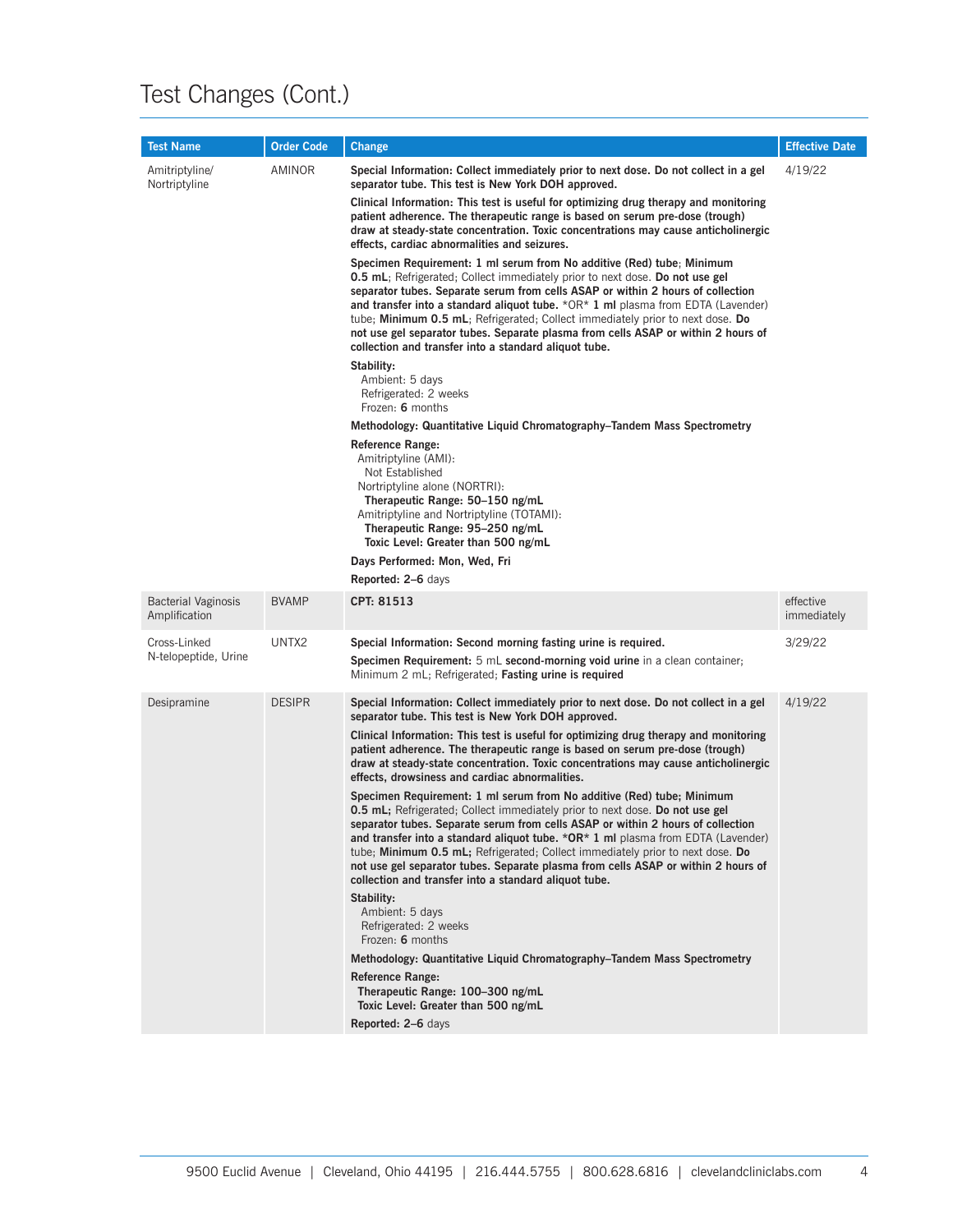| <b>Test Name</b>           | <b>Order Code</b> | <b>Change</b>                                                                                                                                                                                                                                                                                                                                                                                                                                                                                                                                                         | <b>Effective Date</b> |
|----------------------------|-------------------|-----------------------------------------------------------------------------------------------------------------------------------------------------------------------------------------------------------------------------------------------------------------------------------------------------------------------------------------------------------------------------------------------------------------------------------------------------------------------------------------------------------------------------------------------------------------------|-----------------------|
| Doxepin/Nordoxepin         | <b>DOXEPN</b>     | Special Information: Collect immediately prior to next dose. Do not collect in a gel<br>separator tube. This test is New York DOH approved.                                                                                                                                                                                                                                                                                                                                                                                                                           | 4/19/22               |
|                            |                   | Clinical Information: This test is useful for optimizing drug therapy and monitoring<br>patient adherence. The therapeutic range is based on serum pre-dose (trough)<br>draw at steady-state concentration. Toxic concentrations may cause anticholinergic<br>effects and cardiac abnormalities.                                                                                                                                                                                                                                                                      |                       |
|                            |                   | Specimen Requirement: 1 ml serum from No additive (Red) tube; Minimum<br><b>0.5 mL</b> ; Refrigerated; Collect immediately prior to next dose. Do not use gel<br>separator tubes. Separate serum from cells ASAP or within 2 hours of collection<br>and transfer into a standard aliquot tube. $*OR*1$ ml plasma from EDTA (Lavender)<br>tube; Minimum 0.5 mL; Refrigerated; Collect immediately prior to next dose. Do<br>not use gel separator tubes. Separate plasma from cells ASAP or within 2 hours of<br>collection and transfer into a standard aliquot tube. |                       |
|                            |                   | Stability:<br>Ambient: 5 days<br>Refrigerated: 2 weeks<br>Frozen: 6 months                                                                                                                                                                                                                                                                                                                                                                                                                                                                                            |                       |
|                            |                   | Methodology: Quantitative Liquid Chromatography–Tandem Mass Spectrometry                                                                                                                                                                                                                                                                                                                                                                                                                                                                                              |                       |
|                            |                   | <b>Reference Range:</b><br>Doxepin (DOX):<br>Not Established<br>Nordoxepin (NORDOX):<br>Not Established<br>Doxepin/Nordoxepin (TOTDOX):<br>Therapeutic Range: 100-300 ng/mL<br>Toxic Level: Greater than 500 ng/mL                                                                                                                                                                                                                                                                                                                                                    |                       |
|                            |                   | Reported: 2-6 days                                                                                                                                                                                                                                                                                                                                                                                                                                                                                                                                                    |                       |
| Imipramine/<br>Desipramine | <b>IMIDES</b>     | Special Information: Collect immediately prior to next dose. Do not collect in a gel<br>separator tube. This test is New York DOH approved.                                                                                                                                                                                                                                                                                                                                                                                                                           | 4/19/22               |
|                            |                   | Clinical Information: This test is useful for optimizing drug therapy and monitoring<br>patient adherence. The therapeutic range is based on serum pre-dose (trough)<br>draw at steady-state concentration. Toxic concentrations may cause anticholinergic<br>effects, drowsiness and cardiac abnormalities.                                                                                                                                                                                                                                                          |                       |
|                            |                   | Specimen Requirement: 1 ml serum from No additive (Red) tube; Minimum<br><b>0.5 mL</b> ; Refrigerated; Collect immediately prior to next dose. Do not use gel<br>separator tubes. Separate serum from cells ASAP or within 2 hours of collection<br>and transfer into a standard aliquot tube. $*OR*1$ ml plasma from EDTA (Lavender)<br>tube; Minimum 0.5 mL; Refrigerated; Collect immediately prior to next dose. Do<br>not use gel separator tubes. Separate plasma from cells ASAP or within 2 hours of<br>collection and transfer into a standard aliquot tube. |                       |
|                            |                   | Stability:<br>Ambient: 5 days<br>Refrigerated: 2 weeks<br>Frozen: 6 months                                                                                                                                                                                                                                                                                                                                                                                                                                                                                            |                       |
|                            |                   | Methodology: Quantitative Liquid Chromatography–Tandem Mass Spectrometry                                                                                                                                                                                                                                                                                                                                                                                                                                                                                              |                       |
|                            |                   | <b>Reference Range:</b><br>Imipramine (IMIPRA):<br>Not Established<br>Desipramine (DESIP):<br><b>Not Established</b><br>Total Imipramine and Desipramine (TOTIMI):<br>Therapeutic Range: 150-300 ng/mL<br>Toxic Level: Greater than 500 ng/mL                                                                                                                                                                                                                                                                                                                         |                       |
|                            |                   | Reported: 2-6 days                                                                                                                                                                                                                                                                                                                                                                                                                                                                                                                                                    |                       |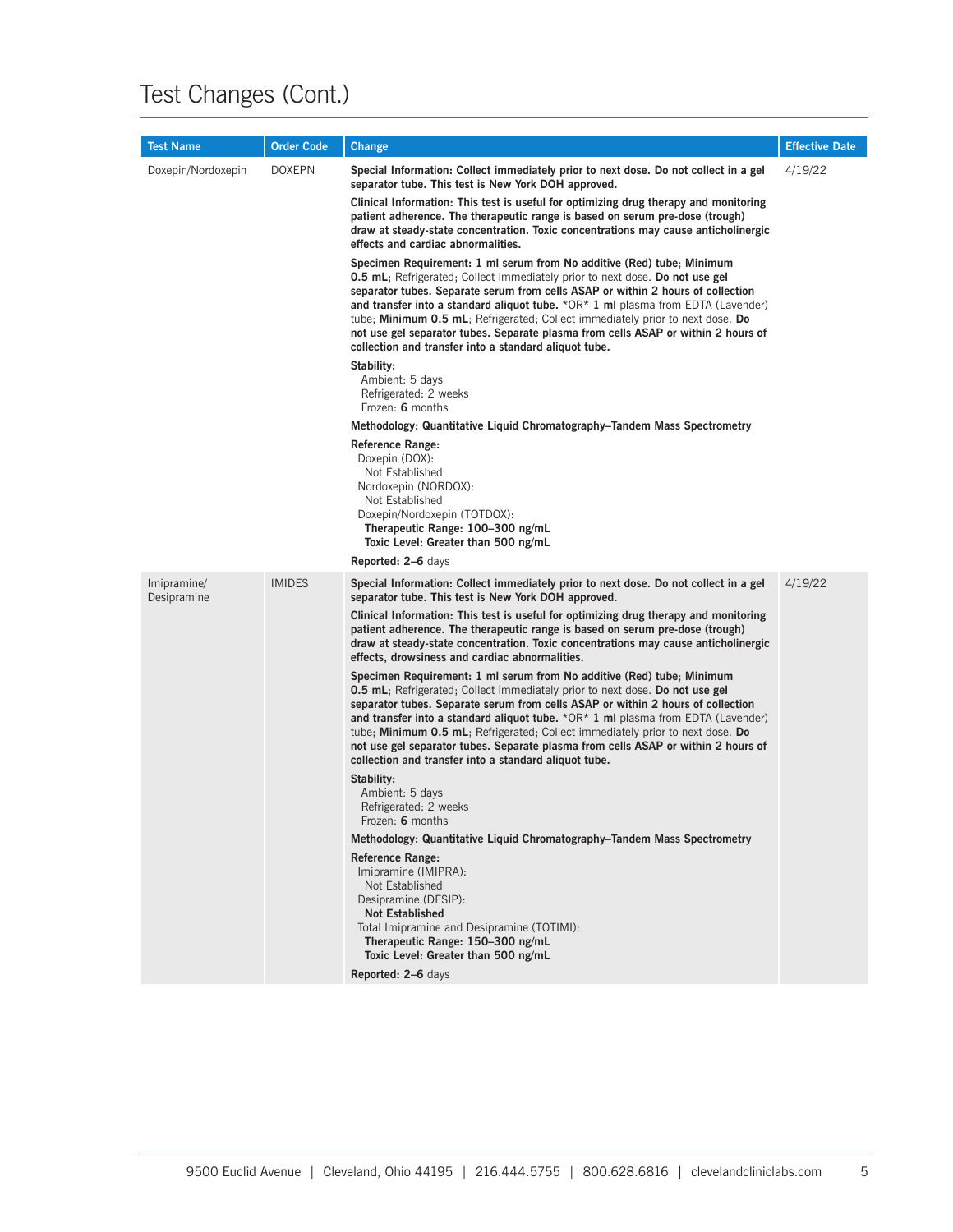| <b>Test Name</b>                           | <b>Order Code</b> | Change                                                                                                                                                                                                                                                                                                                                                                                                                                                                                                                                                                                                                                                                                                                                                                                                                                                                                                                                                                                                                                                                                                                                                                                                                                                                                                                                             | <b>Effective Date</b>    |
|--------------------------------------------|-------------------|----------------------------------------------------------------------------------------------------------------------------------------------------------------------------------------------------------------------------------------------------------------------------------------------------------------------------------------------------------------------------------------------------------------------------------------------------------------------------------------------------------------------------------------------------------------------------------------------------------------------------------------------------------------------------------------------------------------------------------------------------------------------------------------------------------------------------------------------------------------------------------------------------------------------------------------------------------------------------------------------------------------------------------------------------------------------------------------------------------------------------------------------------------------------------------------------------------------------------------------------------------------------------------------------------------------------------------------------------|--------------------------|
| Leukotriene E4, Urine<br>24 Hour           | ULTE4             | For interface clients only: Test build may need to be modified<br>Test Name: Previously Leukotriene E4, Urine<br>Special Information: 24 hour volume is required. No preservatives preferred. This<br>test is New York DOH approved.<br>Specimen Requirement: 5 mL urine from 24-hour (well-mixed) clean container;<br><b>Minimum 2 mL</b> ; Refrigerate during collection; 24 hour volume is required. No<br>preservatives preferred<br>Note: Random urine is no longer acceptable<br><b>Reference Range:</b><br>Leukotriene E4, Ur (ULE):<br>Less than or equal to 104 pg/mg creatinine<br>Creatinine, 24 Hr, Ur (CRT24):<br>Male: 18-999 Years: 930-2955 mg/24 hours<br>Female: 18-999 Years: 603-1783 mg/24 hours                                                                                                                                                                                                                                                                                                                                                                                                                                                                                                                                                                                                                              | 3/8/22                   |
| Neuron Specific<br>Enolase, CSF            | <b>CNSE</b>       | <b>Reference Range:</b> Less than or equal to $21.5$ ng/mL                                                                                                                                                                                                                                                                                                                                                                                                                                                                                                                                                                                                                                                                                                                                                                                                                                                                                                                                                                                                                                                                                                                                                                                                                                                                                         | effective<br>immediately |
| Nortriptyline                              | <b>NORTRP</b>     | Special Information: Collect immediately prior to next dose. Do not collect in a gel<br>separator tube. This test is New York DOH approved.<br>Clinical Information: This test is useful for optimizing drug therapy and monitoring<br>patient adherence. The therapeutic range is based on serum pre-dose (trough)<br>draw at steady-state concentration. Toxic concentrations may cause anticholinergic<br>effects, cardiac abnormalities and seizures.<br>Specimen Requirement: 1 ml serum from No additive (Red) tube; Minimum<br><b>0.5 mL</b> ; Refrigerated; Collect immediately prior to next dose. <b>Do not use gel</b><br>separator tubes. Separate serum from cells ASAP or within 2 hours of collection<br>and transfer into a standard aliquot tube. $*OR*1$ ml plasma from EDTA (Lavender)<br>tube; Minimum 0.5 mL; Refrigerated; Collect immediately prior to next dose. Do<br>not use gel separator tubes. Separate plasma from cells ASAP or within 2 hours of<br>collection and transfer into a standard aliquot tube.<br>Stability:<br>Ambient: 5 days<br>Refrigerated: 2 weeks<br>Frozen: 6 months<br>Methodology: Quantitative Liquid Chromatography–Tandem Mass Spectrometry<br>Reference Range:<br>Nortriptyline (NORTRP):<br>Therapeutic Range: 50-150 ng/mL<br>Toxic Level: Greater than 500 ng/mL<br>Reported: 2-6 days | 4/19/22                  |
| Plasminogen Activator<br>Inhibitor Antigen | PAI1M             | Stability:<br>Frozen: 1 year<br>Reference Range: 4–43 ng/mL<br>Days Performed: Fri<br>Reported: 5-9 days<br>CPT: 85415<br><b>Price: \$220</b>                                                                                                                                                                                                                                                                                                                                                                                                                                                                                                                                                                                                                                                                                                                                                                                                                                                                                                                                                                                                                                                                                                                                                                                                      | effective<br>immediately |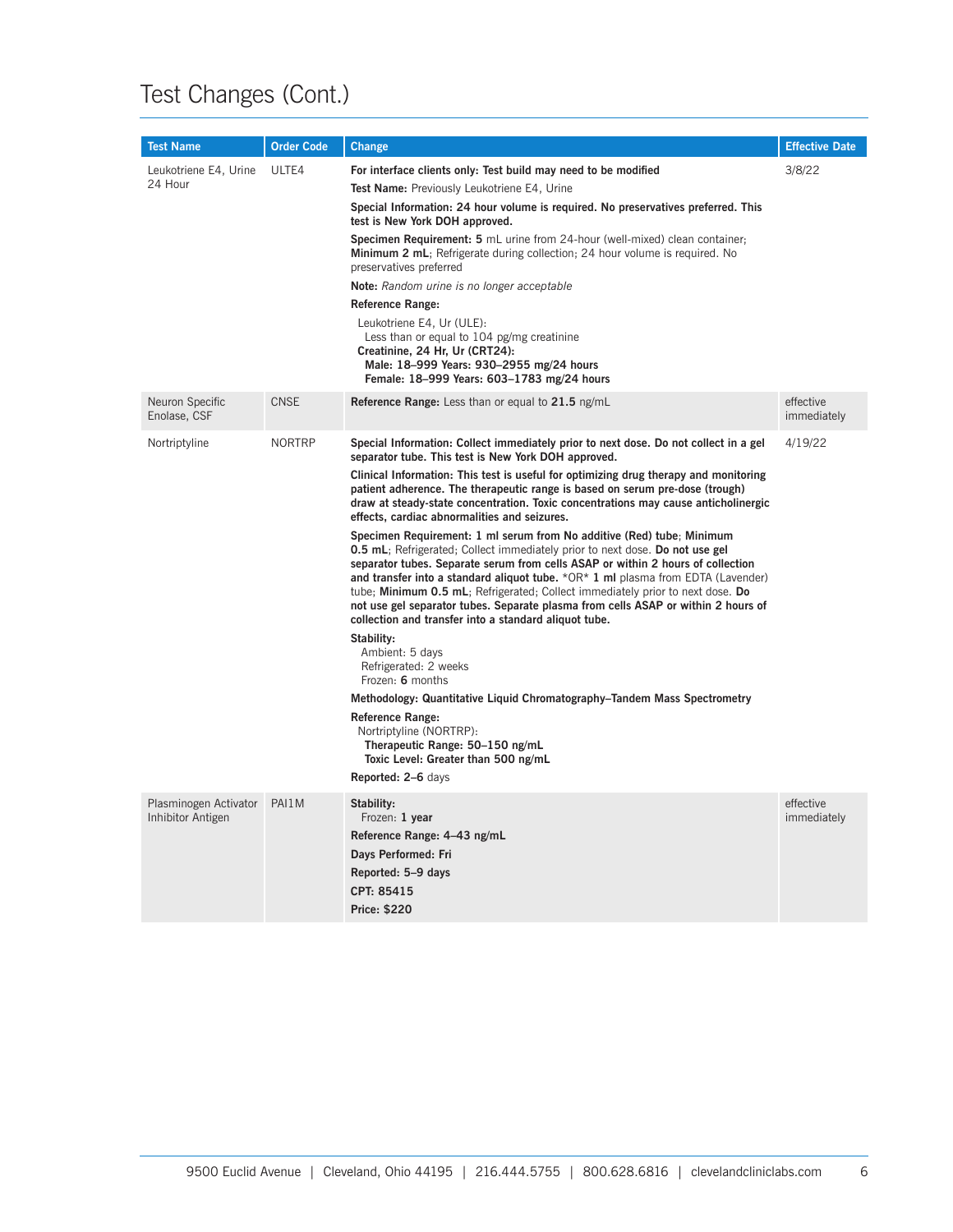| <b>Test Name</b>                             | <b>Order Code</b> | <b>Change</b>                                                                                                                                                                                                                                                                                                                                                                                               | <b>Effective Date</b>    |
|----------------------------------------------|-------------------|-------------------------------------------------------------------------------------------------------------------------------------------------------------------------------------------------------------------------------------------------------------------------------------------------------------------------------------------------------------------------------------------------------------|--------------------------|
| Syphilis Total with<br>reflex                | <b>SYPHTX</b>     | Special Information: Results in samples from immunosuppressed patients or from<br>patients with disorders leading to immunosuppression should be interpreted with<br>caution.                                                                                                                                                                                                                               | effective<br>immediately |
|                                              |                   | <b>Clinical Limitation:</b> Not intended for use in the screening of blood, plasma or tissue<br>donors. Performance has not been established for the use of cadaveric specimens<br>or the use of body fluids (other than serum). Avoid specimens with the following<br>conditions: heat-inactivated, grossly hemolyzed ( $>$ 500 mg/dL hemoglobin),<br>grossly lipemic, or obvious microbial contamination. |                          |
|                                              |                   | Clinical Information: A nonreactive result does not totally exclude a recent, within<br>the past 2–3 weeks, Treponema pallidum infection. Detection of treponemal<br>antibodie may indicate recent, past, or successfully treated syphilis infections and<br>therefore cannot be used to differentiate between active and cured cases.                                                                      |                          |
|                                              |                   | Stability:<br>Ambient: 3 days<br>Refrigerated: 7 days<br>Frozen: 30 days                                                                                                                                                                                                                                                                                                                                    |                          |
|                                              |                   | Methodology: Chemiluminescent Microparticle Immunoassay (CMIA)                                                                                                                                                                                                                                                                                                                                              |                          |
|                                              |                   | Days Performed: Mon-Sat 7:00 am-11:00 pm                                                                                                                                                                                                                                                                                                                                                                    |                          |
| Vitamin B5<br>(Pantothenic Acid)<br>Bioassay | VITB5             | <b>Special Information:</b> Critical: MUST protect from light. Specimens not protected<br>from light will be rejected. Grossly hemolyzed or lipemic specimens are<br>unacceptable. Note: New York testing comment removed                                                                                                                                                                                   | effective<br>immediately |
|                                              |                   |                                                                                                                                                                                                                                                                                                                                                                                                             |                          |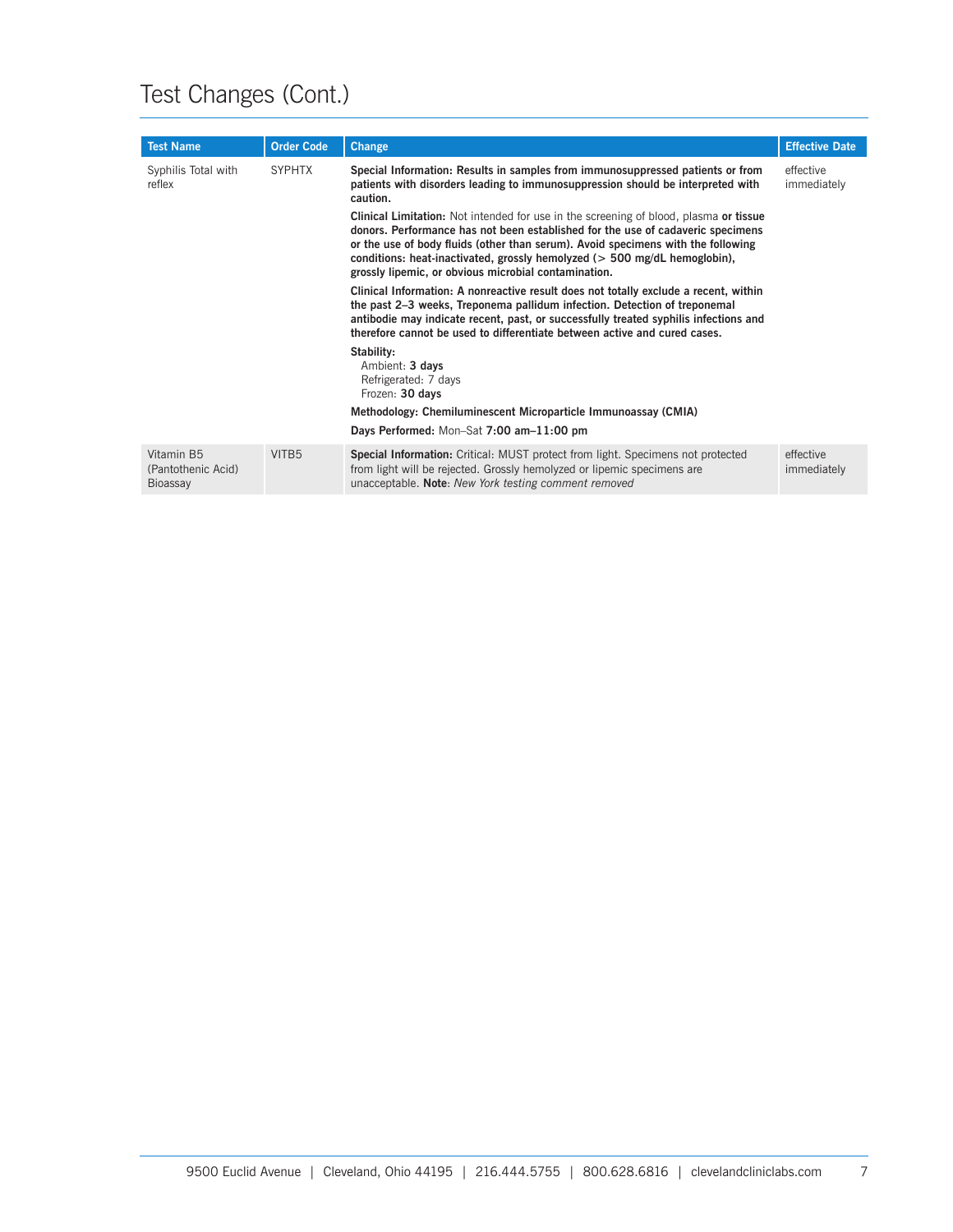#### New Tests

| <b>Test Name</b>          | <b>Order Code</b> | Change                                                                                                                                                                                                                                                                                                                                                                                                                                                                                                                                                                                                                                                                                                                                                                                                                                                                                                                                                                                                                                                                                                                                                                                                                                                                                                                                                                                                                                                                                                                                                                                                                                                                                                                                                                                                                                                                                                                                                                                                                                                                                                                                                                                                                                                                                                                                                                                                                                                                                                                                                                                         | <b>Effective Date</b> |
|---------------------------|-------------------|------------------------------------------------------------------------------------------------------------------------------------------------------------------------------------------------------------------------------------------------------------------------------------------------------------------------------------------------------------------------------------------------------------------------------------------------------------------------------------------------------------------------------------------------------------------------------------------------------------------------------------------------------------------------------------------------------------------------------------------------------------------------------------------------------------------------------------------------------------------------------------------------------------------------------------------------------------------------------------------------------------------------------------------------------------------------------------------------------------------------------------------------------------------------------------------------------------------------------------------------------------------------------------------------------------------------------------------------------------------------------------------------------------------------------------------------------------------------------------------------------------------------------------------------------------------------------------------------------------------------------------------------------------------------------------------------------------------------------------------------------------------------------------------------------------------------------------------------------------------------------------------------------------------------------------------------------------------------------------------------------------------------------------------------------------------------------------------------------------------------------------------------------------------------------------------------------------------------------------------------------------------------------------------------------------------------------------------------------------------------------------------------------------------------------------------------------------------------------------------------------------------------------------------------------------------------------------------------|-----------------------|
| Miscellaneous Send        | MISC1             | Replacement order code for current WILD13, WILD14, WILD15 and WILD16 tests.                                                                                                                                                                                                                                                                                                                                                                                                                                                                                                                                                                                                                                                                                                                                                                                                                                                                                                                                                                                                                                                                                                                                                                                                                                                                                                                                                                                                                                                                                                                                                                                                                                                                                                                                                                                                                                                                                                                                                                                                                                                                                                                                                                                                                                                                                                                                                                                                                                                                                                                    | effective             |
| Out Test                  |                   | This order code will be used only for tests not specifically defined at Cleveland Clinic.                                                                                                                                                                                                                                                                                                                                                                                                                                                                                                                                                                                                                                                                                                                                                                                                                                                                                                                                                                                                                                                                                                                                                                                                                                                                                                                                                                                                                                                                                                                                                                                                                                                                                                                                                                                                                                                                                                                                                                                                                                                                                                                                                                                                                                                                                                                                                                                                                                                                                                      | immediately           |
| Miscellaneous Send        | MISC2             | Replacement order code for current WILD13, WILD14, WILD15 and WILD16 tests.                                                                                                                                                                                                                                                                                                                                                                                                                                                                                                                                                                                                                                                                                                                                                                                                                                                                                                                                                                                                                                                                                                                                                                                                                                                                                                                                                                                                                                                                                                                                                                                                                                                                                                                                                                                                                                                                                                                                                                                                                                                                                                                                                                                                                                                                                                                                                                                                                                                                                                                    | effective             |
| Out Test 2                |                   | This order code will be used only for tests not specifically defined at Cleveland Clinic.                                                                                                                                                                                                                                                                                                                                                                                                                                                                                                                                                                                                                                                                                                                                                                                                                                                                                                                                                                                                                                                                                                                                                                                                                                                                                                                                                                                                                                                                                                                                                                                                                                                                                                                                                                                                                                                                                                                                                                                                                                                                                                                                                                                                                                                                                                                                                                                                                                                                                                      | immediately           |
| Miscellaneous Send        | MISC <sub>3</sub> | Replacement order code for current WILD13, WILD14, WILD15 and WILD16 tests.                                                                                                                                                                                                                                                                                                                                                                                                                                                                                                                                                                                                                                                                                                                                                                                                                                                                                                                                                                                                                                                                                                                                                                                                                                                                                                                                                                                                                                                                                                                                                                                                                                                                                                                                                                                                                                                                                                                                                                                                                                                                                                                                                                                                                                                                                                                                                                                                                                                                                                                    | effective             |
| Out Test 3                |                   | This order code will be used only for tests not specifically defined at Cleveland Clinic.                                                                                                                                                                                                                                                                                                                                                                                                                                                                                                                                                                                                                                                                                                                                                                                                                                                                                                                                                                                                                                                                                                                                                                                                                                                                                                                                                                                                                                                                                                                                                                                                                                                                                                                                                                                                                                                                                                                                                                                                                                                                                                                                                                                                                                                                                                                                                                                                                                                                                                      | immediately           |
| <b>VWF GPIbM Activity</b> | <b>VGPIBM</b>     | Includes:<br><b>VWF GP1bM Activity</b><br>Interpretation and Comments<br>Special Information: This test is New York DOH approved.<br><b>Clinical Limitation:</b> VWF is an acute phase reactant. Levels will be elevated<br>postoperatively, with inflammation, stress, physical activity, pregnancy, estrogen<br>therapy and hyperthyroidism. VWF levels may be artifactually reduced as a<br>consequence of improper sample handling. VWF activity assays should be correlated<br>with other VWF assays and with patient clinical history to support an appropriate<br>diagnosis. For some cases of type 2B VWD, VWF GPIbM Activity will report a higher<br>activity level than VWF Ristocetin Cofactor Activity. Therefore, VWF GPIbM Activity<br>results should be interpreted cautiously when monitoring perioperative therapy in<br>patients with type 2B VWD.<br><b>Clinical Information:</b> von Willebrand disease (VWD) is a bleeding disorder<br>characterized by either quantitative or qualitative defects of von Willebrand factor<br>(VWF). Accurate measurement of VWF activity by assessment of its interaction<br>with platelets is an essential component of the evaluation of a patient where there<br>is concern for von Willebrand disease. While the VWF Ristocetin Cofactor Activity<br>(VWF: RCo) assay has been used for decades to measure VWF platelet binding<br>activity, the assay's imprecision and poor sensitivity are significant drawbacks. The<br>VWF GPIbM Activity assay measures binding of VWF to mutant GPIb∏ without the<br>need for ristocetin and is well correlated with the VWF:RCo assay. The VWF GPIbM<br>Activity assay demonstrates superior precision and sensitivity compared with the<br>VWF ristocetin cofactor assay. Furthermore, it is not subject to falsely low values<br>seen in individuals who possess the common p.D1472H polymorphism or the rare<br>p.P1467S variant, both of which confound the accurate diagnosis of von Willebrand<br>disease. Since discrepancies between VWF activity and VWF antigen suggest variant<br>VWD, accurate measurement of VWF activity via the VWF GPIbM Activity assay<br>offers an advance in the evaluation of patients where there is concern for VWD.<br><b>Specimen Requirement:</b> 0.5 mL plasma from Sodium citrate (Light Blue) tube;<br>Minimum 0.3 mL; Frozen<br>Stability:<br>Ambient: 4 hours<br>Refrigerated: Unacceptable<br>Frozen: 2 weeks<br>Methodology: Enzyme-Linked Immunosorbent Assay (ELISA)<br>Days Performed: Varies<br><b>Reported:</b> 8–9 days<br>CPT: 85397 | 4/12/22               |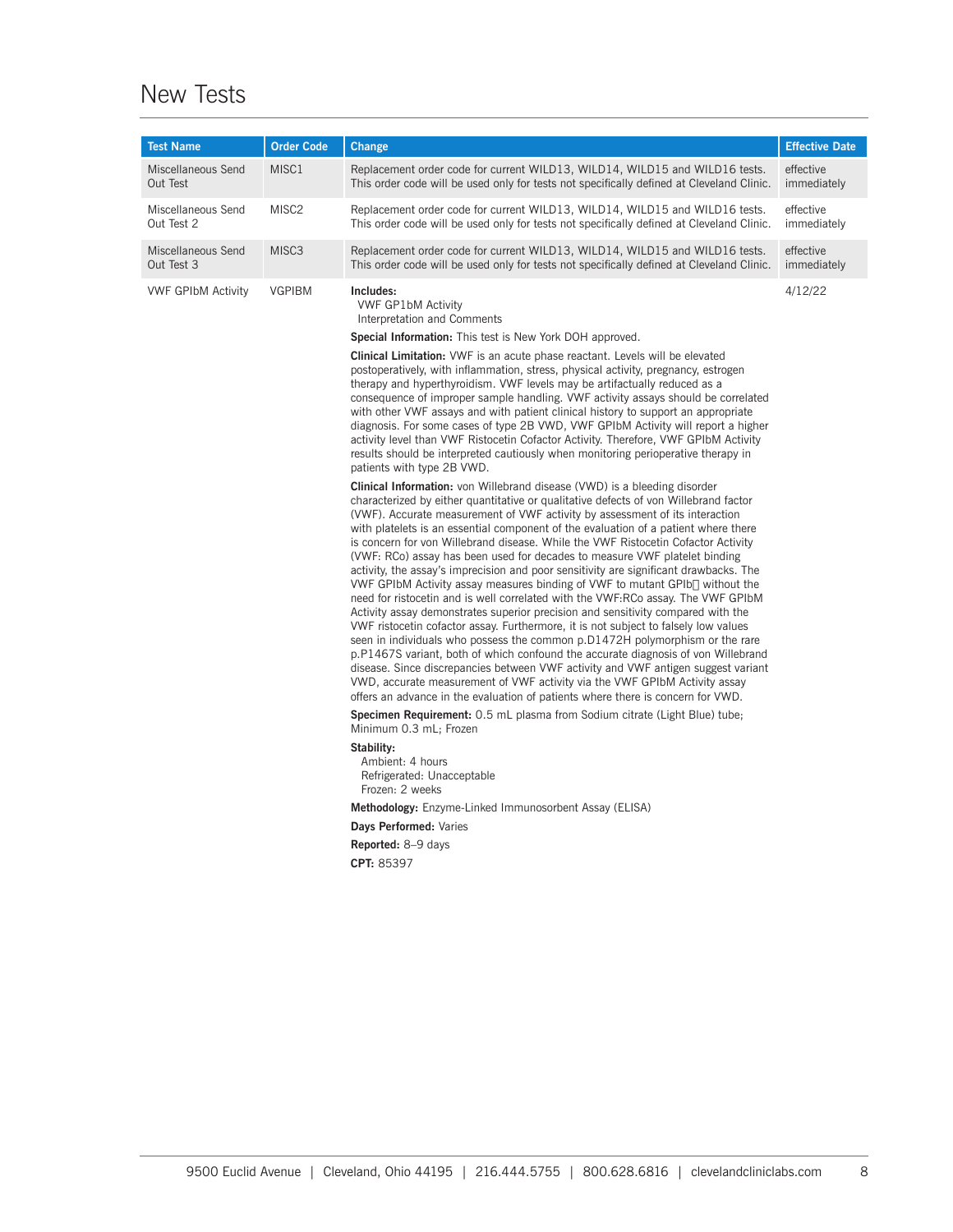### Fee Increases

| Test Name                  | I Order Code  | N List Fee <sup>1</sup> | CPT Code | Effective Date           |
|----------------------------|---------------|-------------------------|----------|--------------------------|
| Anti Enterocyte Antibodies | <b>ENTERO</b> | \$750.00                |          | effective<br>immediately |

### Fee Reductions

| Test Name                               | Order Code | I List Fee | <b>I</b> CPT Code | I Effective Date         |
|-----------------------------------------|------------|------------|-------------------|--------------------------|
| Plasminogen Activator Inhibitor Antigen | PAI1M      | \$220.00   | 85415             | effective<br>immediately |

#### Discontinued Tests

| <b>Test Name</b>                                                                                            | <b>Order Code</b> | <b>Test Information</b>                             | <b>Effective Date</b> |
|-------------------------------------------------------------------------------------------------------------|-------------------|-----------------------------------------------------|-----------------------|
| Achondroplasia<br>(FGFR3) 2 Mutations                                                                       | <b>ADPLAS</b>     | Test will no longer be orderable. For lab use only. | 4/21/22               |
| AFP - Amniotic Fluid                                                                                        | <b>FAFPAM</b>     | Test will no longer be orderable.                   | 3/31/22               |
| Ashkenazi Jewish<br><b>Diseases</b>                                                                         | <b>AJPWO</b>      | Test will no longer be orderable. For lab use only. | 4/21/22               |
| Blau Syndrome<br>(NOD2/CARD15<br>Complete Gene)                                                             | <b>BLAU</b>       | Test will no longer be orderable. For lab use only. | 4/21/22               |
| Cadasil DNA test                                                                                            | CADASL            | Test will no longer be orderable. For lab use only. | 4/21/22               |
| <b>CNBP</b> Repeat<br>Analysis                                                                              | DM2DNA            | Test will no longer be orderable. For lab use only. | 4/21/22               |
| COL1A1/COL1A2<br><b>DNA Sequencing</b>                                                                      | COLA12            | Test will no longer be orderable. For lab use only. | 4/21/22               |
| COL3A1 Deletion/<br><b>Duplication Analysis</b>                                                             | COL3DD            | Test will no longer be orderable. For lab use only. | 4/21/22               |
| COL3A1 Gene<br>Sequencing (Blood)                                                                           | COL <sub>3</sub>  | Test will no longer be orderable. For lab use only. | 4/21/22               |
| Complete HNPP<br>Evaluation                                                                                 | <b>HNPP</b>       | Test will no longer be orderable. For lab use only. | 4/21/22               |
| Connexin 26                                                                                                 | <b>CON26</b>      | Test will no longer be orderable. For lab use only. | 4/21/22               |
| Cystic Fibrosis (CFTR)<br>Sequencing                                                                        | <b>CFSEQ</b>      | Test will no longer be orderable. For lab use only. | 4/21/22               |
| Duchenne/Becker<br><b>Muscular Dystrophy</b><br>(DMD) Deletion/<br>Duplication with<br>Reflex to Sequencing | <b>DBMDYS</b>     | Test will no longer be orderable. For lab use only. | 4/21/22               |
| Dystonia DNA test                                                                                           | <b>DYSTON</b>     | Test will no longer be orderable. For lab use only. | 4/21/22               |
| Familial Hypocalciuric<br>Hypercalcemia<br>Evaluation                                                       | <b>FHHE</b>       | Test will no longer be orderable. For lab use only. | 4/21/22               |
| FBN1 Gene<br><b>Sequencing Analysis</b>                                                                     | FBN1              | Test will no longer be orderable. For lab use only. | 4/21/22               |
| FBN1 Gene Deletion/<br><b>Duplication Analysis</b>                                                          | FBN1DD            | Test will no longer be orderable. For lab use only. | 4/21/22               |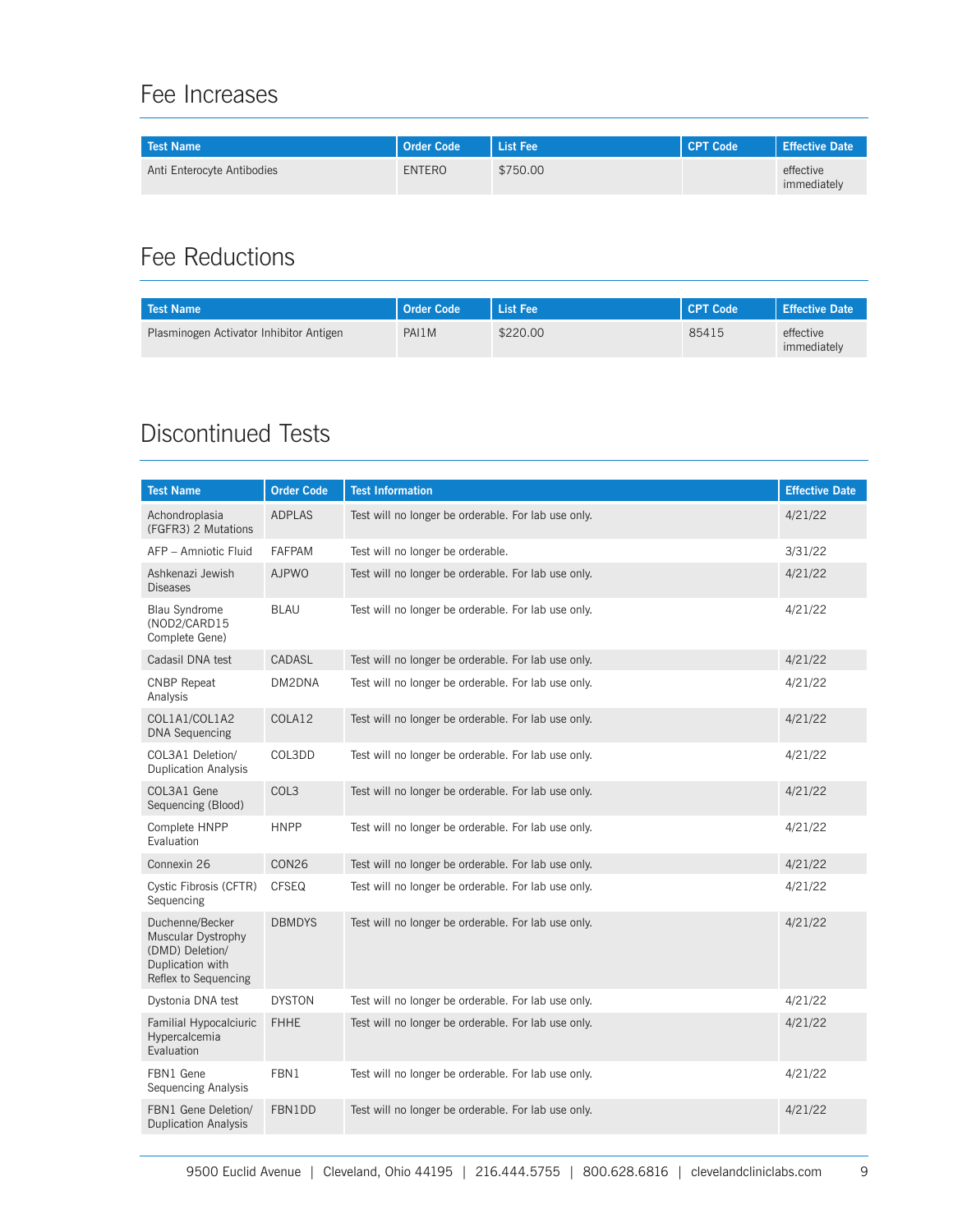### Discontinued Tests (Cont.)

| <b>Test Name</b>                                             | <b>Order Code</b> | <b>Test Information</b>                                                                                                                                                                         | <b>Effective Date</b>    |
|--------------------------------------------------------------|-------------------|-------------------------------------------------------------------------------------------------------------------------------------------------------------------------------------------------|--------------------------|
| Friedreich's Ataxia<br><b>DNA Test</b>                       | <b>FRIED</b>      | Test will no longer be orderable. For lab use only.                                                                                                                                             | 4/21/22                  |
| FSHD DNA Test                                                | <b>FSHDNA</b>     | Test will no longer be orderable. For lab use only.                                                                                                                                             | 4/21/22                  |
| GLA Gene Testing in<br><b>Fabry Disease</b>                  | <b>FABRY</b>      | Test will no longer be orderable. For lab use only.                                                                                                                                             | 4/21/22                  |
| Hemiplegic Migraine<br>Evaluation                            | <b>HEMMIG</b>     | Test will no longer be orderable. For lab use only.                                                                                                                                             | 4/21/22                  |
| Huntington's Disease                                         | <b>HUNTDI</b>     | Test will no longer be orderable. For lab use only.                                                                                                                                             | 4/21/22                  |
| Hydroxylase<br>Gene(CYP21A2), Full<br>Gene Analysis, Blood   | 21GENA            | Test will no longer be orderable. For lab use only.                                                                                                                                             | 4/21/22                  |
| KCNJ11 (NDM) DNA<br>Sequencing Test                          | <b>KCNJ</b>       | Test will no longer be orderable. For lab use only.                                                                                                                                             | 4/21/22                  |
| Kennedy's Disease<br><b>DNA Test</b>                         | <b>KENEDY</b>     | Test will no longer be orderable. For lab use only.                                                                                                                                             | 4/21/22                  |
| <b>LHON mtDNA</b><br>Mutation                                | LHON              | Test will no longer be orderable. For lab use only.                                                                                                                                             | 4/21/22                  |
| Medium Chain Acyl-<br>CoA Dehydrogenase,<br>Tier 1, Targeted | <b>MCADD</b>      | Test will no longer be orderable. For lab use only.                                                                                                                                             | 4/21/22                  |
| MFN2 DNA<br>Sequencing Test                                  | MFN <sub>2</sub>  | Test will no longer be orderable. For lab use only.                                                                                                                                             | 4/21/22                  |
| Miscellaneous Send<br>Out Test 13                            | WILD13            | Test will no longer be orderable. Recommendeded replacement tests are<br>Miscellaneous Send Out Test (MISC1), Miscellaneous Send Out Test 2 (MISC2) or<br>Miscellaneous Send Out Test 3 (MISC3) | effective<br>immediately |
| Miscellaneous Send<br>Out Test 14                            | WILD14            | Test will no longer be orderable. Recommendeded replacement tests are<br>Miscellaneous Send Out Test (MISC1), Miscellaneous Send Out Test 2 (MISC2) or<br>Miscellaneous Send Out Test 3 (MISC3) | effective<br>immediately |
| Miscellaneous Send<br>Out Test 15                            | WILD15            | Test will no longer be orderable. Recommendeded replacement tests are<br>Miscellaneous Send Out Test (MISC1), Miscellaneous Send Out Test 2 (MISC2) or<br>Miscellaneous Send Out Test 3 (MISC3) | effective<br>immediately |
| Miscellaneous Send<br>Out Test 16                            | WILD16            | Test will no longer be orderable. Recommendeded replacement tests are<br>Miscellaneous Send Out Test (MISC1), Miscellaneous Send Out Test 2 (MISC2) or<br>Miscellaneous Send Out Test 3 (MISC3) | effective<br>immediately |
| Monogenic Diabetes<br>(MODY) Evaluation                      | <b>MODY</b>       | Test will no longer be orderable. For lab use only.                                                                                                                                             | 4/21/22                  |
| Muckle-Wells<br>Syndrome                                     | <b>MUCKLE</b>     | Test will no longer be orderable. For lab use only.                                                                                                                                             | 4/21/22                  |
| <b>Multifocal Neuropathy</b><br>Evaluation                   | <b>MULNEU</b>     | Test will no longer be orderable. For lab use only.                                                                                                                                             | 4/21/22                  |
| MVK Testing in<br>Hyper-IgD Syndrome                         | <b>MVK</b>        | Test will no longer be orderable. For lab use only.                                                                                                                                             | 4/21/22                  |
| Neurofibromatosis<br>Type 2 DNA                              | <b>NEUFIB</b>     | Test will no longer be orderable. For lab use only.                                                                                                                                             | 4/21/22                  |
| <b>OPMD Repeat</b><br><b>Expansion Test</b>                  | OPMD              | Test will no longer be orderable. For lab use only.                                                                                                                                             | 4/21/22                  |
| Pancreatitis Panel                                           | <b>PANCPL</b>     | Test will no longer be orderable. For lab use only.                                                                                                                                             | 4/21/22                  |
| PAX6 Gene Analysis                                           | PAX <sub>6</sub>  | Test will no longer be orderable. For lab use only.                                                                                                                                             | 4/21/22                  |
| PMP22 DNA<br>Sequencing Test                                 | <b>PMP22</b>      | Test will no longer be orderable. For lab use only.                                                                                                                                             | 4/21/22                  |
| PMP22 Duplication/<br>Deletion DNA                           | PMPDEL            | Test will no longer be orderable. For lab use only.                                                                                                                                             | 4/21/22                  |
| <b>PTEN Gene Analysis</b>                                    | <b>PTEN</b>       | Test will no longer be orderable. For lab use only.                                                                                                                                             | 4/21/22                  |